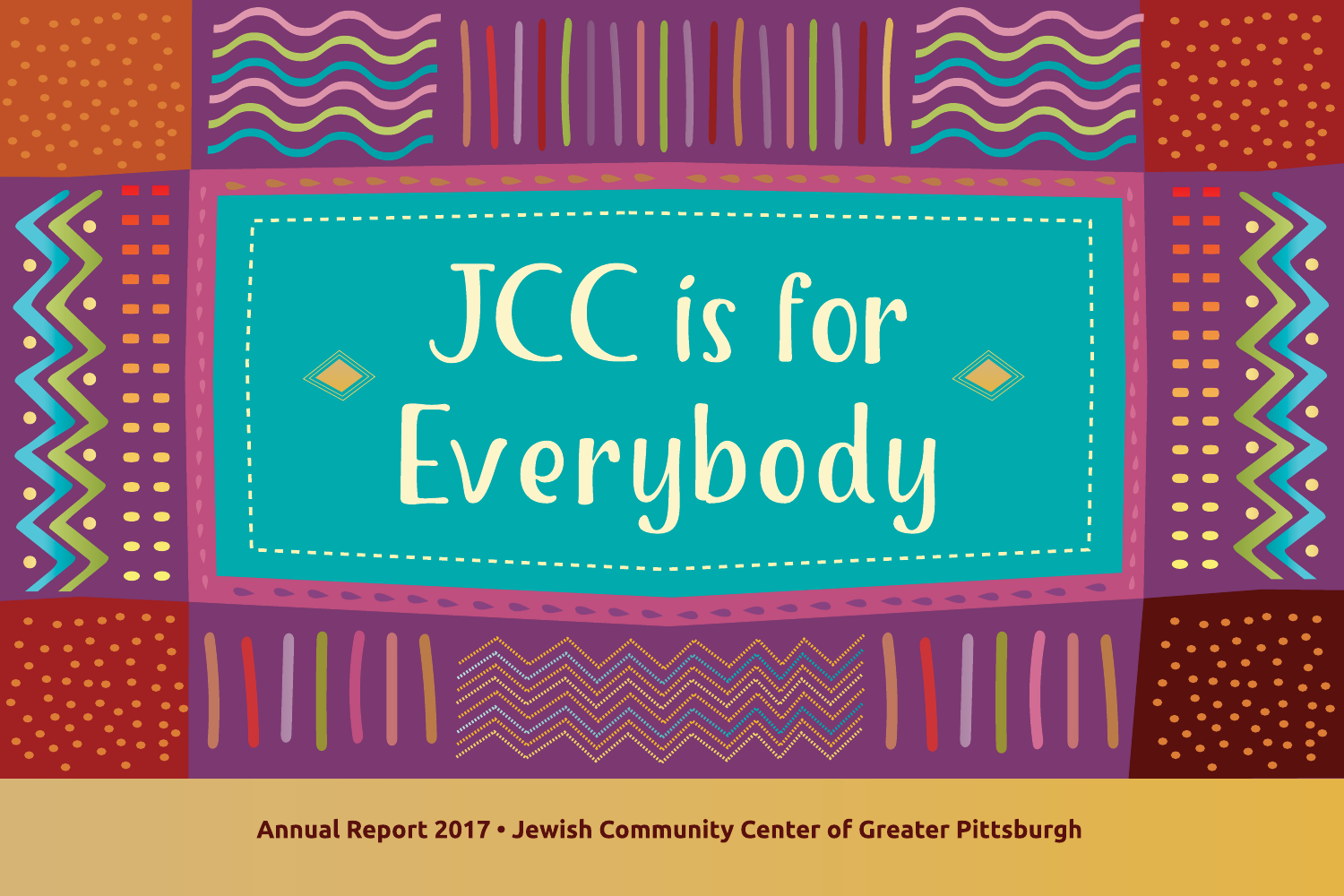



# DEAR FRIENDS

When we say the "JCC is for Everybody," we affirm that the words we use reflect the values we hold and actions we take. The JCC exemplifies building community and applying the Jewish values of hospitality to be welcoming, tolerant and accepting. We have never taken that principle for granted and are even more determined to demonstrably fulfill that message each day. One example of this is our membership policy that explicitly affirms the JCC's openness, regardless of race, religion, national origin or special need. Over the past several years, the JCC has seen more individuals who would broadly consider themselves to be 'gender non‐conforming' seeking inclusion in JCC programs and services. In response, this year our Board of Directors updated our membership policy to reflect our current practice and add an explicit statement that affirmed our commitment to inclusion regardless of sexual orientation, gender identity and gender expression.

We continually strive to evolve as a dynamic organization, adaptive, expansive and exciting, responsive to rapidly changing times. Our JCC serves the needs of our community, from providing a high‐quality care and learning environment for children, to addressing the complex needs of vulnerable seniors and those with special needs, to improving health and wellness outcomes to individuals of all ages. We are here for people of all socio‐economic means, providing robust financial assistance to enable a wide spectrum of the population to benefit from our services.

We are grateful for the support we receive from you, our community—our donors and volunteers, foundations and partners—that helps us bring our values to life in an ever‐ evolving environment for ideas, impact and meaning, now and for the future, for everybody.

*James Ruttenberg, Chair of the Board Brian Schreiber, President and CEO*



# EARLY CHILDHOOD

- The Squirrel Hill and South Hills Early Childhood Development Centers, with enrollment of more than 300 students, provided an enriched environment that melded best practices in Early Childhood and universal values, with a focus on exploring those values through a Jewish lens. Families and children were engaged as active partners in learning, and the emotional and social development of all children remained the priority in preparing them for kindergarten and beyond.
- Outreach that builds community and support for new families continued apace through My Baby and Me "Sing and Schmooze" and PJ Library programs. Family Place Open Playtimes, Kindermusik, sports and yoga classes provide additional enrichment for very young children and their families.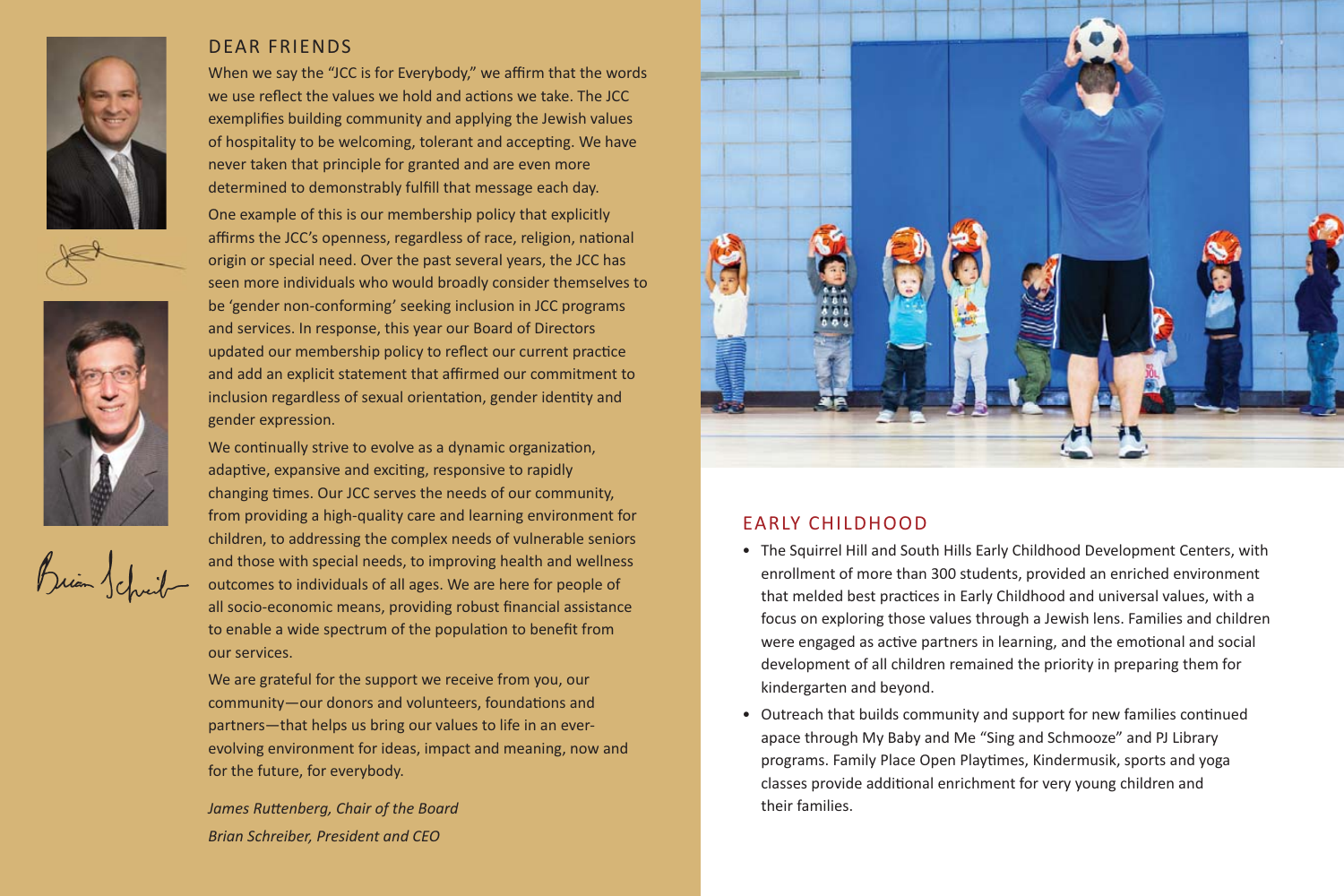• Nearly 1,400 children are now enrolled in PJ Library, supported through the Jewish Federation of Greater Pittsburgh and the Harold Grinspoon Foundation, an increase of 95% over four years. PJ Library Ambassadors conducted more than 60 programs this year that engaged hundreds of subscriber families.

# CHILDREN AND FAMILIES

- More than 3,500 children were engaged throughout the year in JCC activities ranging from sports programs, swim lessons and teams, dance and creative movement, fitness and wellness training, and educational and fun enrichment classes.
- Clubhouse, our after-school program providing enrichment, homework support and care for more than 115 children and youth, was licensed through the Pennsylvania Department of Human Services.
- More than 150 children and adults with diagnosed physical and intellectual disabilities participated in JCC programs including the Early Childhood Development Centers, Clubhouse, Teen and Young Adult Center, Jewish Singles Support Network and JCC day and resident camps.
- EXEMPLAR: Justin Jones, a JCC member, was honored for swimming at the 2017 ESPY awards with the Arthur Ashe Courage Award. Jones began in the after‐school program when the JCC was the only provider of inclusion for children with special needs and later became a Special Olympian, training at the JCC.

## TEENS AND JEWISH LIFE

• The JCC provided employment to 424 teens and young adults on a seasonal and year‐round basis.

- With the mission to "connect, lead, learn and repair," the JCC's Department of Jewish Life continued to engage over 500 teens in one or more programs. Programs include J Line Teen Learning, Diller Teen Fellows, HaZamir International Jewish Teen Choir, Teen Leadership Council, Peer Engagement Interns, teen basketball coaches training in gender violence prevention, and Goldston Teen Philanthropy.
- EXEMPLAR: The J‐Serve day of teen volunteering, in partnership with more than 25 organizations, included 340 teens who volunteered at nearly 20 locations within Pittsburgh, making it the largest J‐Serve event in the entire country. Teens volunteered by helping prepare meals for the hungry, preparing urban gardens to provide better access to fresh fruits and vegetables, playing bingo with the elderly, and packing medical supplies.

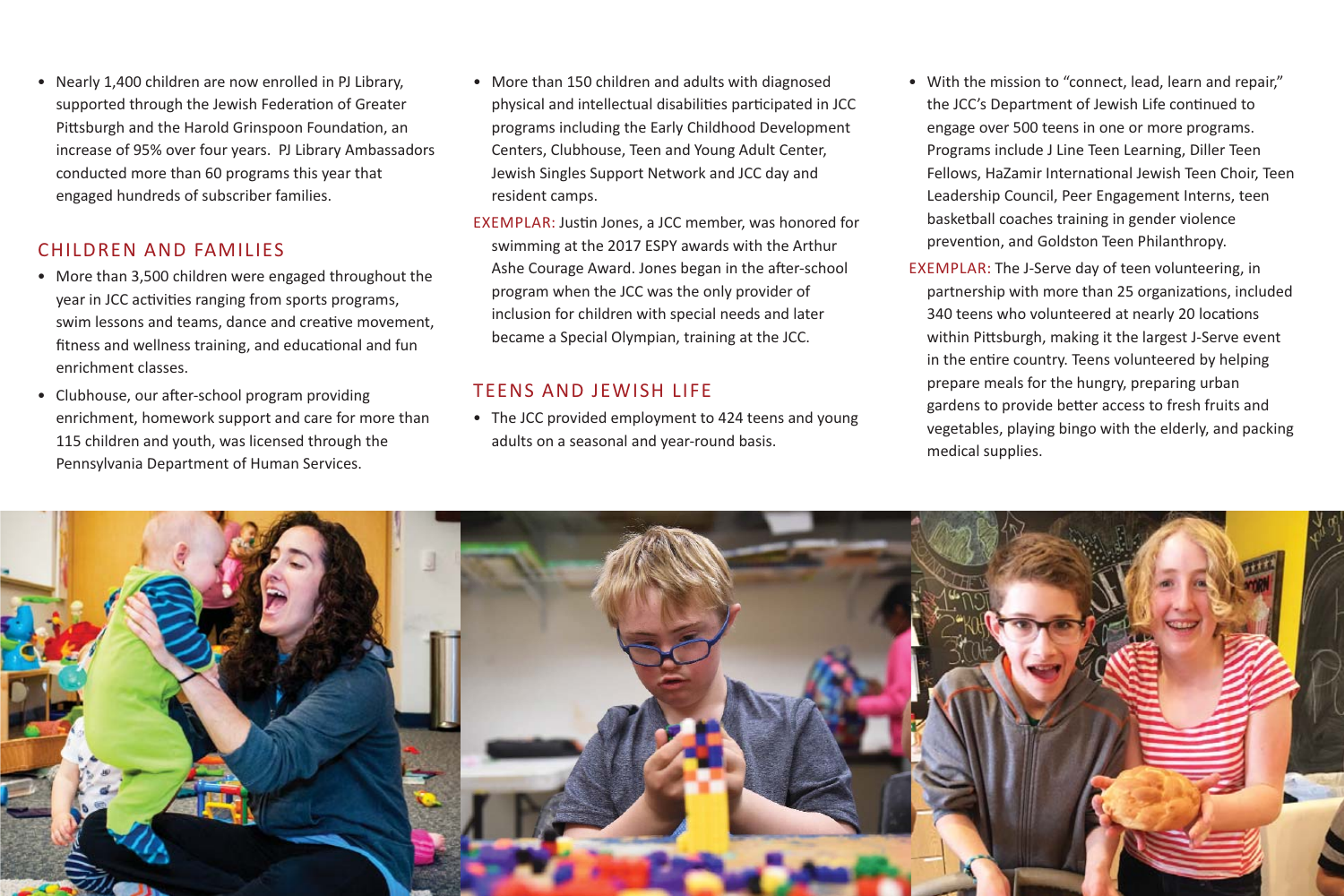

# CAMPS

- Emma Kaufmann Camp (EKC) is one of eight camps nationally selected by the Foundation for Jewish Camp to participate in the multi‐year Hiddur initiative, a pilot project aimed at helping overnight camps more effectively deliver Jewish educational experiences to campers and staff that align with each camp's unique mission.
- EKC continued annual partnerships with both Children's Hospital and Circle Camps, this year alone serving 153 children with transplants and children who are grieving for a lost parent.
- James and Rachel Levinson Day Camp, building on the success of its previous summer, expanded its camp program to include bike riding, outdoor adventure and nature trailblazing. At J&R, our *Middot* (Jewish values) program continues to provide a major impact as more than 350 bracelets have been handed out to individual campers for exemplary value achievements.
- Participation in week‐long Specialty Camps, which offer opportunities for children to focus on specific topics in a camp setting, grew to more than 100 campers. Children attended more than 20 camps including Computer Camp with Hi Tech Learning, Outdoor Adventure Camp at J&R, Art Camp with Hatch Studios, Soccer with Challenger Sports, Basketball with Pittsburgh Bullets, and a South Hills favorite—Wet & Wild.

EXEMPLAR: Israeli culture continues to be a vital component of EKC life, where both Israeli campers and *shlichim*, or emissaries, integrate among American campers and staff. This past summer, as part of the Jewish Federation's Partnership2Gether program, 15 Israeli campers (approximately age 14) from Karmiel/Misgav attended EKC for a three‐week session of camp. Over the past four summers, 55 Israeli campers and 38 *shlichim* have come to Emma Kaufmann Camp.

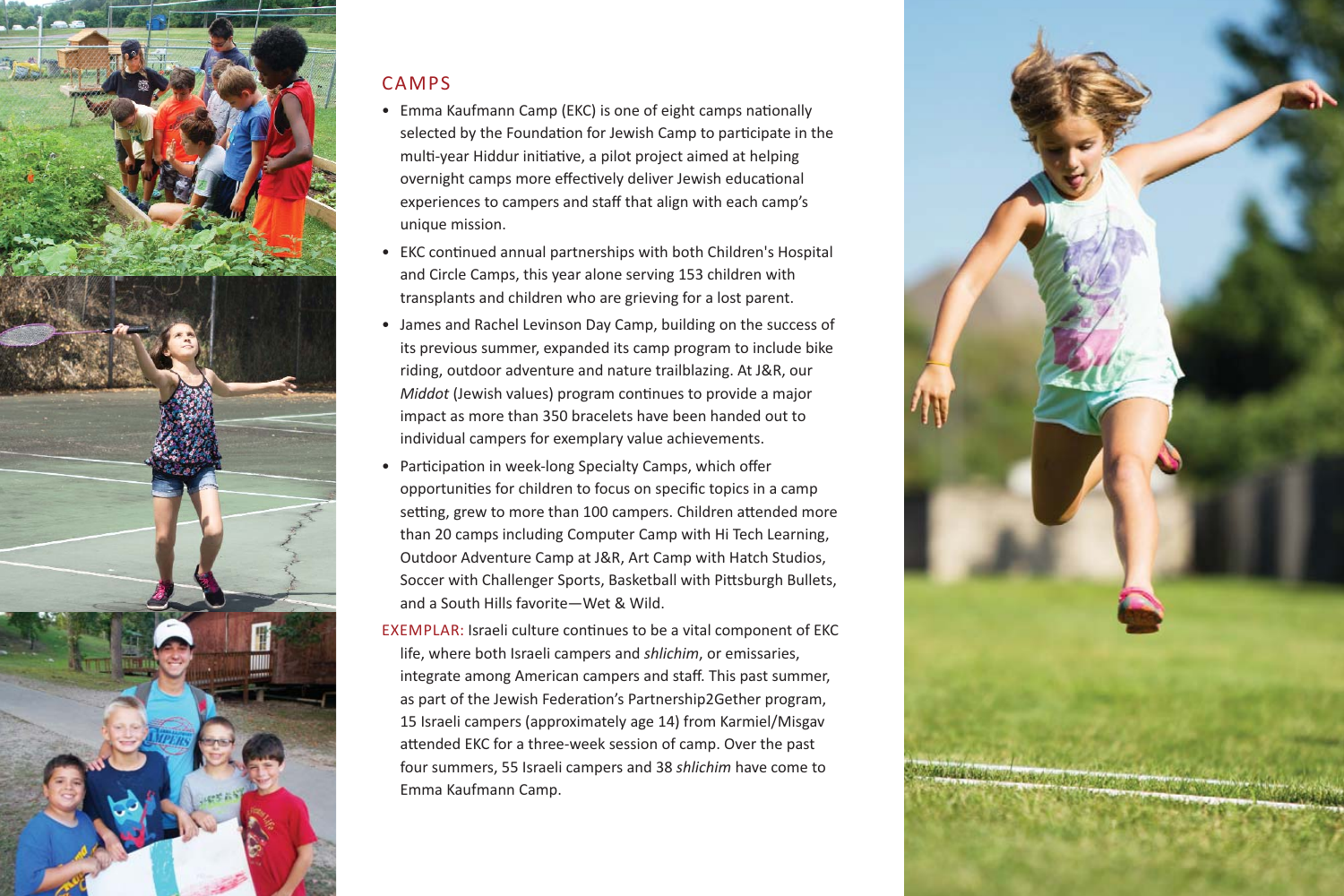# HEALTH AND WELLNESS

- A cadre of talented instructors and innovative programming that appeals to members of all ages and a wide range of interests and fitness levels has grown our Group Exercise program to an average of more than 550 unique participants each month, with many participants taking more than one class each week.
- The JCC continued to support healthy behaviors through its acquisition of new fitness equipment, including technologically advanced and adaptive pieces, fulfilling Guf Bari V'Shalem (healthy and whole body) from the writings of the revered 12th century rabbi and physician Moses Maimonides.
- Our South Hills branch increased its overall aquatics staffing complement, adding a new Assistant Aquatics Director, and expanded its aquatics programming with additional Water Babies classes, adult swim lessons and swim clinics.
- More than 6,800 older adults stayed fit with programs through SilverSneakers® and Silver&Fit.

# ADULTS

• AgeWell at the JCC, a nationally accredited Senior Center, piloted an expanded Aging Mastery program entitled Caregiver Aging Mastery through a successful application to the Pennsylvania Department of Aging, resulting in one of the largest program grants in the Commonwealth. The expanded Aging Mastery program, a product of the National Council on Aging, served 80 older adults.

- Elder Express, a program of AgeWell at the JCC, provided more than 6,000 rides last year.
- 116 senior adults, high school and college students accumulated more than 4,800 volunteer hours in the past year as volunteers for AgeWell at the JCC programs including CheckMates, the Advisory Committee, health, wellness and educational programs, the J Cafe and Tablet Cafe.
- AgeWell Pittsburgh, a collaborative program of the JCC, Jewish Family & Children's Service and the Jewish Association on Aging, served more than 10,000 senior adult clients. Of the clients, 94% maintained or improved their functioning in areas that are otherwise correlated with nursing home admissions and loss of independence; 93% of clients who have been deemed "nursing home eligible" continue to successfully live in the community despite their frailty; 83% of AgeWell clients successfully avoided hospitalization and 86% avoided emergency room visits. AgeWell Pittsburgh clients have more healthy, independent lifestyles than Medicare recipients nationwide.
- EXEMPLAR: AgeWell Pittsburgh is the 2017 winner of the Lodestar Foundation Collaboration Prize—a national award designed to spotlight exceptional models of permanent collaboration among nonprofit organizations. This partnership, which supports older adults and their caregivers in leading healthy and independent lives, received the grand prize from a pool of 400 applicants.

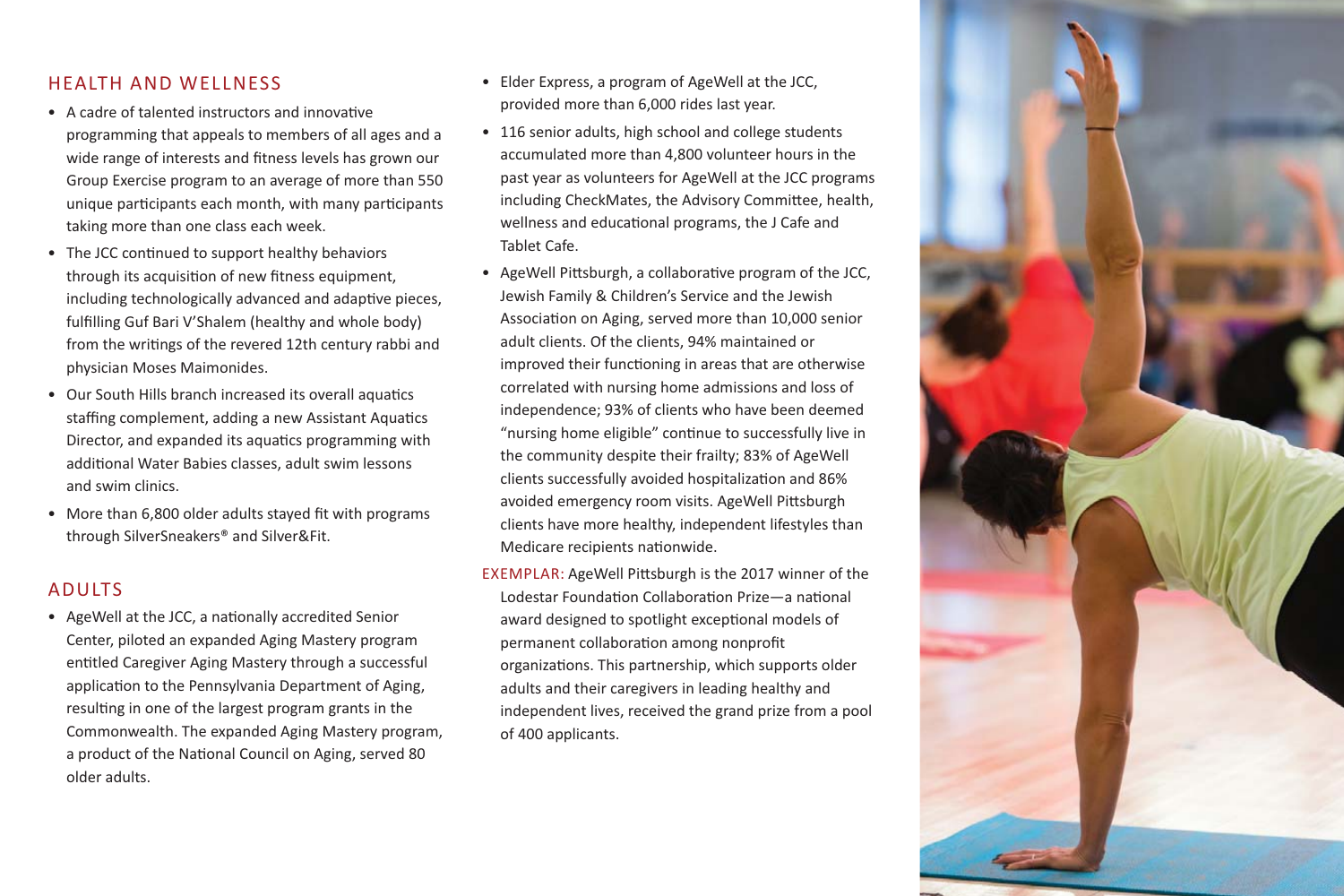

# ARTS, EVENTS AND ADVOCACY

- The American Jewish Museum exhibited *Being Good; Archie Rand: Sixty Paintings from the Bible*; and *Rochelle Blumenfeld: The Hill District*. 170 people attended 18 exhibition tours. 495 people attended three artist receptions. 241 people enrolled in two distinct exhibit‐related Osher classes. 26 University of Pittsburgh's Drawing II students collaborated with the AJM during the *Being Good* exhibit.
- More than 110 children and teens sang and danced in four musical productions through the year, entertaining some 1,700 audience members.
- Big Night: Big Prom raised more than \$600,000, a record, and had more than 900 attendees. Funds raised enable many individuals to participate in the JCC's quality programs. More than \$3 million is given in scholarship assistance each year; 1 in 3 JCC members pays reduced fees for membership and programs.
- Purim was celebrated with gusto, with more than 800 attending the Snyder Family Purim Carnival in Squirrel Hill and the South Hills Jewish Pittsburgh Carnival at the JCC South Hills, hosted with three synagogues, Chabad and South Hills Jewish Pittsburgh.
- The JCC continued its regional advocacy as part of Pre‐K for PA's initiative to promote greater opportunity for quality early learning in our Commonwealth. We also continued sustained engagement in mentoring and educating our youth in reducing gender violence throughout the region.

# CAPITAL: REINVESTING IN INFRASTRUCTURE

In the decade since our Facilities Master Plan was developed to meet the unprecedented level of growth and scope of operations that the JCC has been experiencing, some \$22 million has been invested in facility improvements. This year, the Master Plan was updated with three phases encompassing nine strategic projects over the next five years.

#### **PHASE I**

- Squirrel Hill: Modernizing "Main Street," the community's town square
- 21st Century "Customer First" Technology Solutions
- Reducing Our Carbon Footprint
- Emma Kaufmann Camp: A new, multipurpose winterized facility for specialty activities

## **PHASE II**

- South Hills Early Childhood Development Center wing update
- Emma Kaufmann Camp waterfront transformation
- Monroeville Family Park: creating a carbon neutral footprint and energy sustainability projects

## **PHASE III**

- Fitness and Wellness for 2022
- Emma Kaufmann Camp: Teen Village Renovation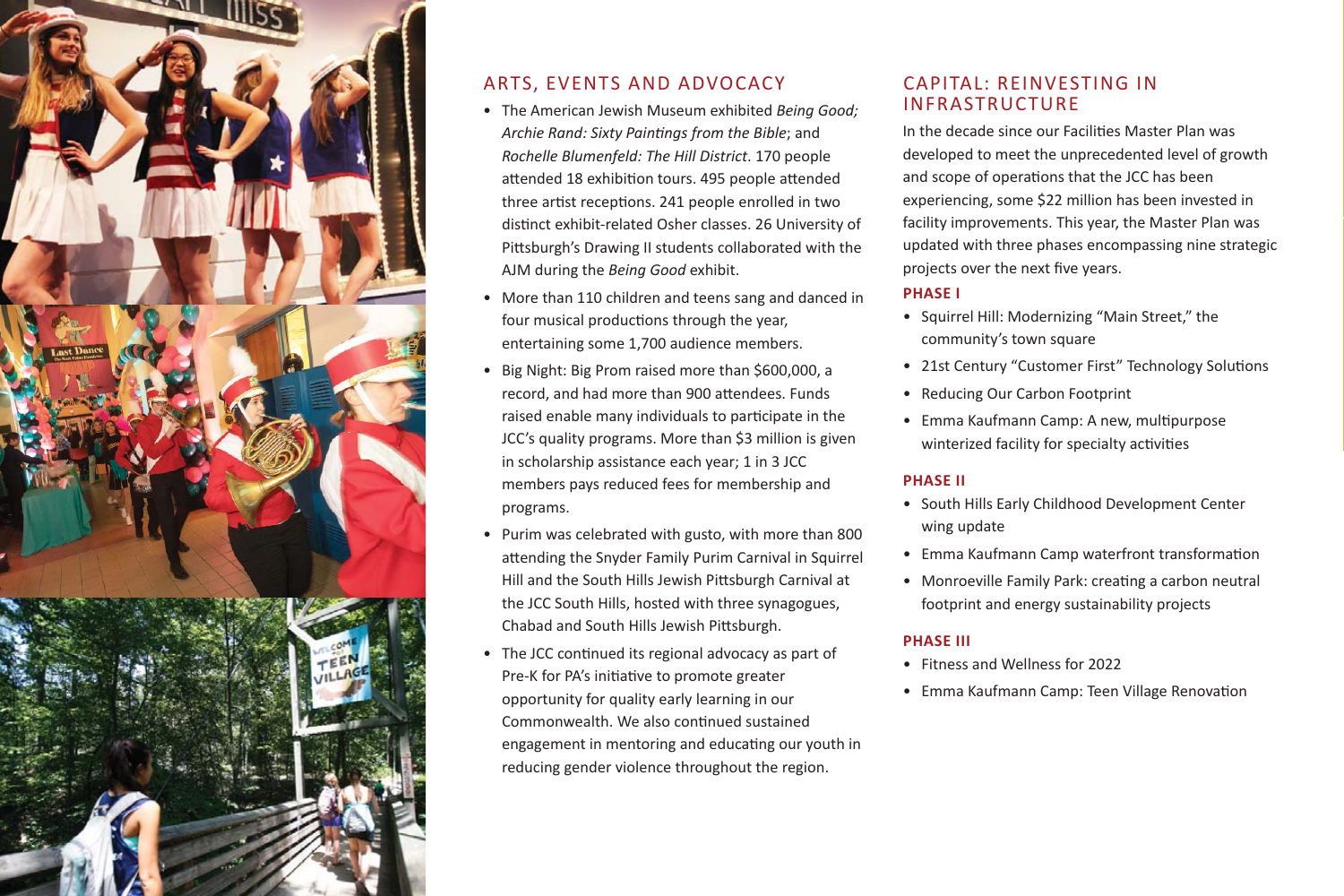